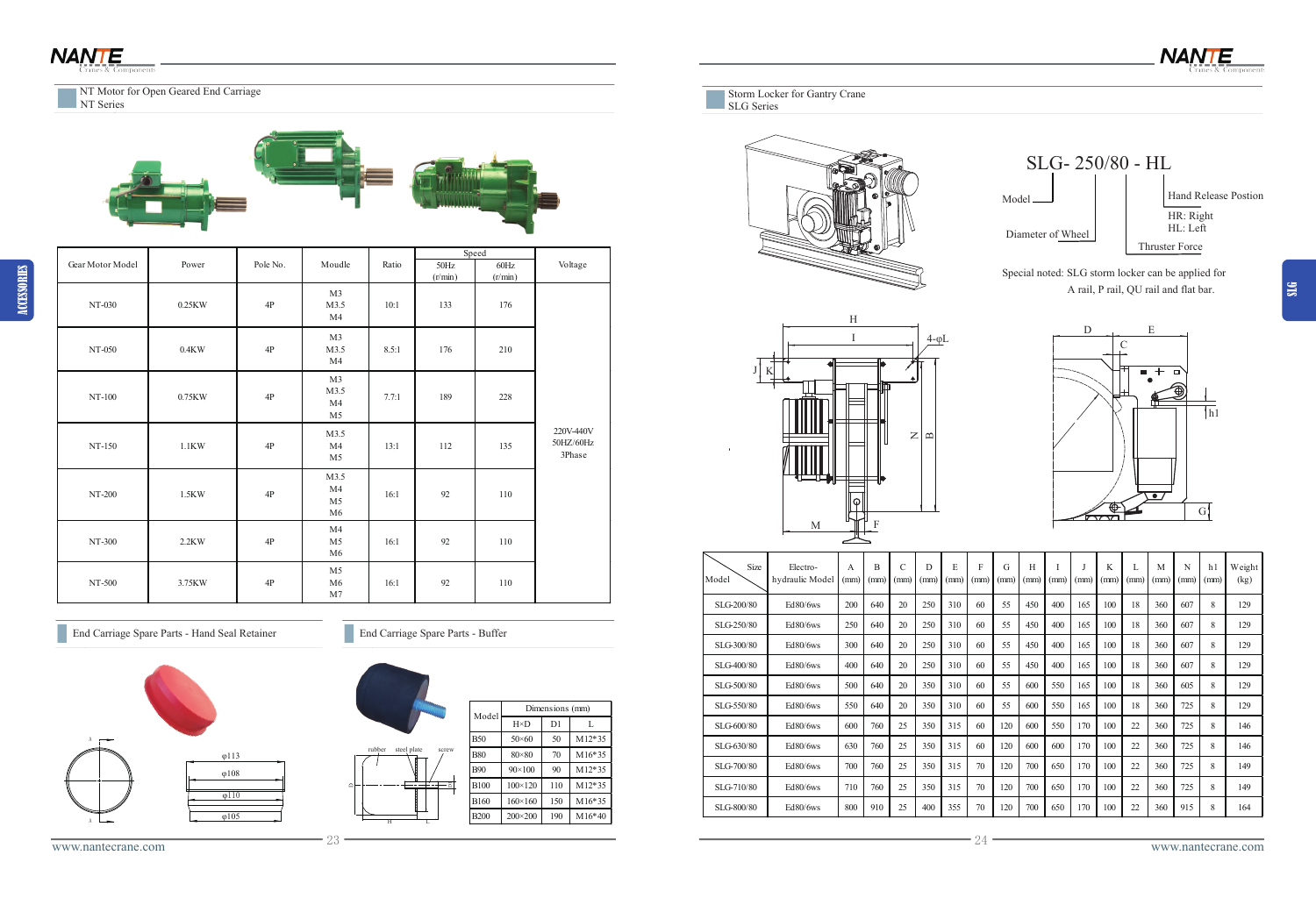**NANTE** 







A100

A120 A150 C



| B   | A   | D  | Weight (kg/m) | Standard      |
|-----|-----|----|---------------|---------------|
|     |     |    |               |               |
| 125 | 55  | 24 | 22.2          | <b>DIN536</b> |
| 150 | 65  | 31 | 32            | <b>DIN536</b> |
| 175 | 75  | 38 | 43.5          | <b>DIN536</b> |
| 200 | 85  | 45 | 56.6          | <b>DIN536</b> |
| 200 | 95  | 60 | 75.2          | <b>DIN536</b> |
| 220 | 105 | 72 | 101.3         | <b>DIN536</b> |
| 220 | 150 | 80 | 151.3         | <b>DIN536</b> |
|     |     |    |               |               |

| Type  | $\mathbf C$ | B      | A      | D     | Weight (kg/m) | Standard   |
|-------|-------------|--------|--------|-------|---------------|------------|
|       |             |        |        |       |               |            |
| P18   | 40          | 80     | 90     | 10    | 18.06         | YB222-63   |
| P24   | 51          | 92     | 107    | 10.9  | 24.46         | YB222-63   |
|       |             |        |        |       |               |            |
| P22   | 50.8        | 93.66  | 93.66  | 10.72 | 22.3          | GB11264-89 |
| P30   | 60.33       | 107.95 | 107.95 | 12.3  | 30.1          | GB11264-89 |
|       |             |        |        |       |               |            |
| P38   | 68          | 114    | 134    | 13    | 38.72         | GB183-63   |
| P43   | 70          | 114    | 140    | 14.5  | 44.65         | GB183-63   |
| P50   | 70          | 132    | 152    | 15.5  | 51.51         | GB183-63   |
|       |             |        |        |       |               |            |
| QU70  | 70          | 120    | 120    | 28    | 52.8          | GB3426-82  |
| QU80  | 80          | 130    | 130    | 32    | 63.69         | GB3426-82  |
| QU100 | 100         | 150    | 150    | 38    | 88.96         | GB3426-82  |
| QU120 | 120         | 170    | 170    | 44    | 118.1         | GB3426-82  |
|       |             |        |        |       |               |            |
|       |             |        |        |       |               |            |

## **NANTE**

## Crane rail

Flat Bar Cuting Design

Flat Bar



| Type           | B   | A  | Weight (kg/m) |
|----------------|-----|----|---------------|
| Standard       |     |    |               |
| $40\times30$   | 40  | 30 | 9.42          |
| $50\times30$   | 50  | 30 | 11.78         |
| $50\times40$   | 50  | 40 | 15.70         |
| $60\times40$   | 60  | 40 | 18.84         |
| $70\times40$   | 70  | 40 | 21.98         |
| $80\times60$   | 80  | 60 | 37.68         |
| $100\times 60$ | 100 | 60 | 47.11         |
| $120\times80$  | 120 | 80 | 75.37         |
|                |     |    |               |

Other sizes are available



| Type           | B   | A   | Weight (kg/m) |
|----------------|-----|-----|---------------|
| Standard       |     |     |               |
| $40\times40$   | 40  | 40  | 12.56         |
| $50 \times 50$ | 50  | 50  | 19.63         |
| $70\times70$   | 70  | 70  | 38.47         |
| $80 \times 80$ | 80  | 80  | 50.25         |
| Customized     |     |     |               |
| $30\times30$   | 30  | 30  | 7.07          |
| $60\times 60$  | 60  | 60  | 28.26         |
| $90 \times 90$ | 90  | 90  | 63.59         |
| $100\times100$ | 100 | 100 | 78.51         |

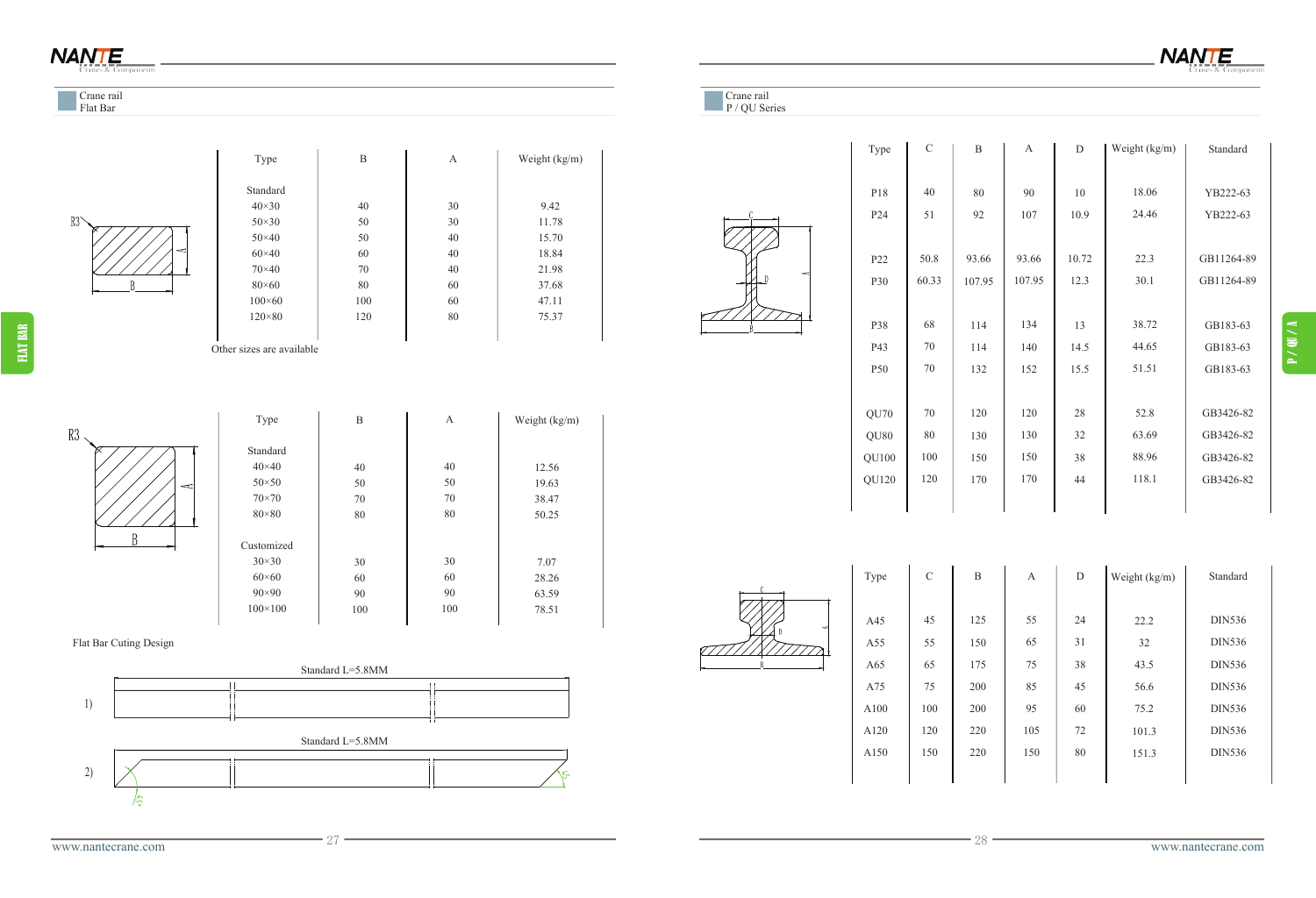



RAIL CLAMP



42 Thickness of rubber 70

85

RAIL CLAMP Nut (1  $\left( 2\right)$  $\left( \begin{matrix} 3 \end{matrix} \right)$  $\bigcirc$  $\binom{5}{ }$ Hardened washer Clip cap with integral rubber block M16 Captive bolt Weldable base 65 <u>35</u>  $\overline{29}$  $\frac{8}{2}$ 69 1 2 3 4 5 Model Rail Size A (mm) Min.W (mm) X1 with Pad (mm) X1 w/o Pad (mm) GTX38 P38 114 214 GTX43 P43 114 214 GTX50 P50 132 232 GTX70 QU70 120 220 GTX80 QU80 130 230 GTX55 A55 150 250 GTX65 A65 175 275 GTX75 A75 200 300 GTX100 A100 200 300 14 21

X

**NANTE** 

4

W A

8

Thickness of rubber block



4 4

X

24

| lail Size        | A<br>(mm) | Min.W<br>(mm) | X1 with Pad<br>(mm) | X1 w/o Pad<br>(mm) |
|------------------|-----------|---------------|---------------------|--------------------|
| P43              | 114       | 214           |                     |                    |
| P <sub>50</sub>  | 132       | 232           |                     |                    |
| QU70             | 120       | 220           |                     |                    |
| QU <sub>80</sub> | 130       | 230           | 14                  | 21                 |
| A75              | 200       | 300           |                     |                    |
| A100             | 200       | 300           |                     |                    |
| A120             | 200       | 300           |                     |                    |



www.nantecrane.com 29

|       |                 |        |      | m<br>$\mathbb{R}^{\mathbb{C}}$ |         |      |     |     |    |               |
|-------|-----------------|--------|------|--------------------------------|---------|------|-----|-----|----|---------------|
|       |                 |        |      | ~~                             | GTXD70  | QU70 | 120 | 220 |    |               |
| Model | Rail Size       | (mm)   | (mm) |                                | GTXD80  | QU80 | 130 | 230 | 14 | $\sim$<br>ر پ |
| TGS22 | P <sub>22</sub> |        | 204  |                                | GTXD75  | A75  | 200 | 300 |    |               |
| TGS24 | P <sub>24</sub> | $\sim$ | 202  |                                | GTXD100 | A100 | 200 | 300 |    |               |
| TGS30 | P30             |        | 218  |                                | GTXD120 | A120 | 200 | 300 |    |               |
|       |                 |        |      |                                |         |      |     |     |    |               |



| Model        | Rail Size        | a<br>(mm) | b<br>(mm) | 2e<br>$e = 62$<br>(mm) | 2s<br>$s=10(5)$<br>(mm) | B<br>$B=b+2e+2$<br>(mm) |
|--------------|------------------|-----------|-----------|------------------------|-------------------------|-------------------------|
| <b>TG38</b>  | P38              | 97        | 194       |                        |                         | 338(328)                |
| TG43         | P43              | 97        | 194       |                        |                         | 338(328)                |
| <b>TG50</b>  | P <sub>50</sub>  | 106       | 212       |                        |                         | 356(346)                |
| <b>TG60</b>  | P <sub>60</sub>  | 115       | 230       | 124                    |                         | 374(364)                |
| <b>TG70</b>  | <b>OU70</b>      | 100       | 200       |                        | 20(10)                  | 344(334)                |
| <b>TG80</b>  | QU <sub>80</sub> | 105       | 210       |                        |                         | 354(344)                |
| <b>TG100</b> | <b>OU100</b>     | 115       | 230       |                        |                         | 374(364)                |
| <b>TG120</b> | <b>OU120</b>     | 125       | 250       |                        |                         | 394(384)                |

| Model        | Rail Size        | a<br>(mm)            | b<br>(mm) | 2e<br>$e = 62$<br>(mm) | 2s<br>$s=10(5)$<br>(mm) | B<br>$B=b+2e+2s$<br>(mm) |
|--------------|------------------|----------------------|-----------|------------------------|-------------------------|--------------------------|
| <b>TG38</b>  | P38              | 97                   | 194       |                        | 20(10)                  | 338(328)                 |
| TG43         | P43              | 97                   | 194       |                        |                         | 338(328)                 |
| <b>TG50</b>  | P <sub>50</sub>  | 106                  | 212       |                        |                         | 356(346)                 |
| <b>TG60</b>  | <b>P60</b>       | 115                  | 230       | 124                    |                         | 374(364)                 |
| <b>TG70</b>  | QU70             | 100                  | 200       |                        |                         | 344(334)                 |
| <b>TG80</b>  | QU <sub>80</sub> | 105                  | 210       |                        |                         | 354(344)                 |
| <b>TG100</b> | QU100            | 115                  | 230       |                        |                         | 374(364)                 |
| ____         | ------           | $\sim$ $\sim$ $\sim$ | $- - -$   |                        |                         | ------                   |